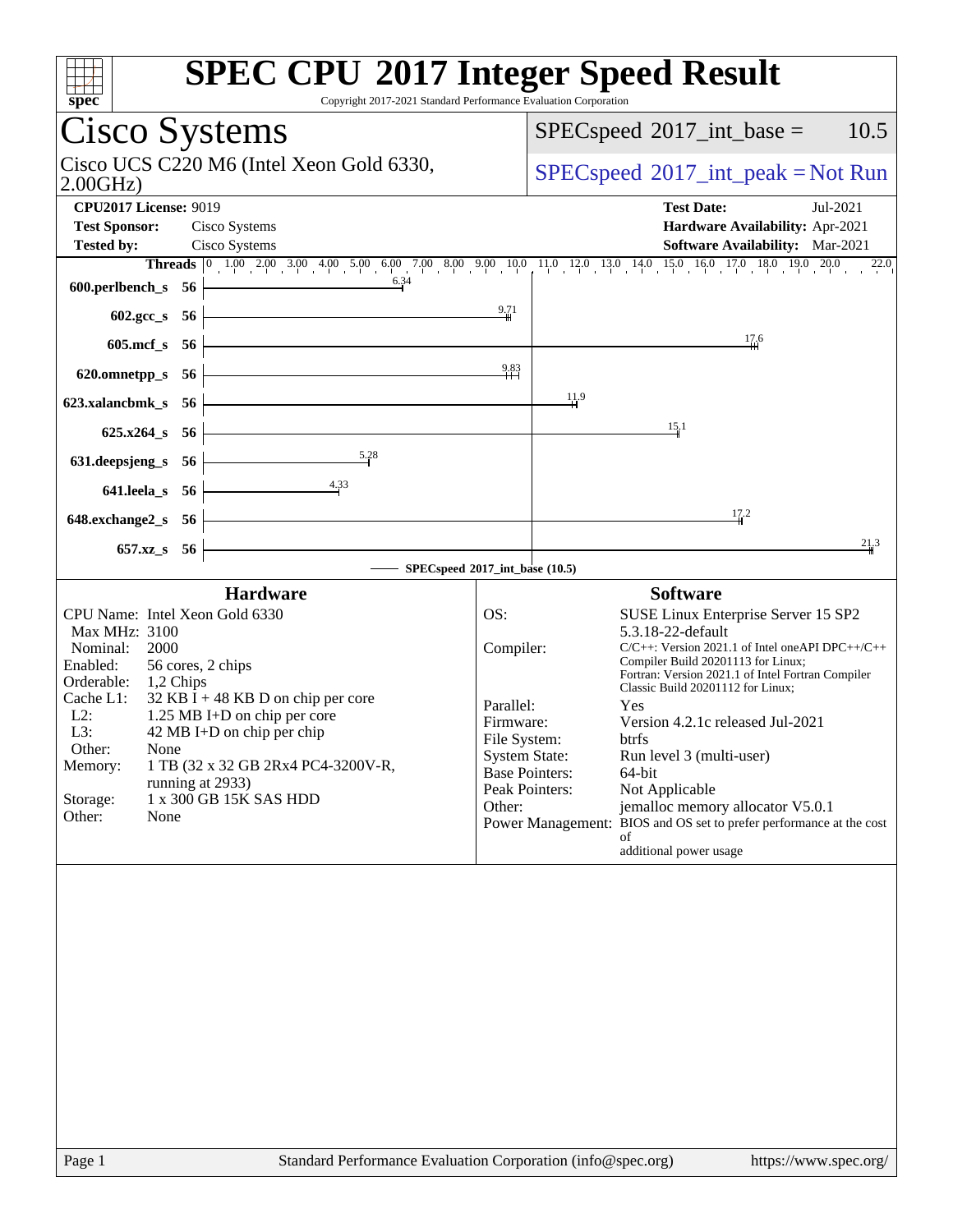

Copyright 2017-2021 Standard Performance Evaluation Corporation

### Cisco Systems

Cisco UCS C220 M6 (Intel Xeon Gold 6330,  $SPECspeed^{\circ}2017\_int\_peak = Not Run$  $SPECspeed^{\circ}2017\_int\_peak = Not Run$ 

 $SPECspeed^{\circ}2017\_int\_base = 10.5$  $SPECspeed^{\circ}2017\_int\_base = 10.5$ 

#### 2.00GHz)

**[CPU2017 License:](http://www.spec.org/auto/cpu2017/Docs/result-fields.html#CPU2017License)** 9019 **[Test Date:](http://www.spec.org/auto/cpu2017/Docs/result-fields.html#TestDate)** Jul-2021

**[Test Sponsor:](http://www.spec.org/auto/cpu2017/Docs/result-fields.html#TestSponsor)** Cisco Systems **[Hardware Availability:](http://www.spec.org/auto/cpu2017/Docs/result-fields.html#HardwareAvailability)** Apr-2021 **[Tested by:](http://www.spec.org/auto/cpu2017/Docs/result-fields.html#Testedby)** Cisco Systems **[Software Availability:](http://www.spec.org/auto/cpu2017/Docs/result-fields.html#SoftwareAvailability)** Mar-2021

#### **[Results Table](http://www.spec.org/auto/cpu2017/Docs/result-fields.html#ResultsTable)**

|                                     | <b>Base</b>    |                |       |                |       | <b>Peak</b>    |       |                |                |              |                |              |                |              |
|-------------------------------------|----------------|----------------|-------|----------------|-------|----------------|-------|----------------|----------------|--------------|----------------|--------------|----------------|--------------|
| <b>Benchmark</b>                    | <b>Threads</b> | <b>Seconds</b> | Ratio | <b>Seconds</b> | Ratio | <b>Seconds</b> | Ratio | <b>Threads</b> | <b>Seconds</b> | <b>Ratio</b> | <b>Seconds</b> | <b>Ratio</b> | <b>Seconds</b> | <b>Ratio</b> |
| 600.perlbench_s                     | 56             | 280            | 6.33  | 280            | 6.34  | 279            | 6.37  |                |                |              |                |              |                |              |
| $602.\text{gcc}\_\text{s}$          | 56             | 410            | 9.71  | 407            | 9.79  | 411            | 9.68  |                |                |              |                |              |                |              |
| $605$ .mcf s                        | 56             | 270            | 17.5  | 267            | 17.7  | 269            | 17.6  |                |                |              |                |              |                |              |
| 620.omnetpp_s                       | 56             | 166            | 9.83  | 162            | 10.1  | 169            | 9.66  |                |                |              |                |              |                |              |
| 623.xalancbmk s                     | 56             | 119            | 11.9  | 120            | 11.8  | 119            | 11.9  |                |                |              |                |              |                |              |
| 625.x264 s                          | 56             | 117            | 15.1  | 117            | 15.1  | 116            | 15.2  |                |                |              |                |              |                |              |
| 631.deepsjeng_s                     | 56             | 271            | 5.28  | 272            | 5.27  | 272            | 5.28  |                |                |              |                |              |                |              |
| 641.leela_s                         | 56             | 394            | 4.33  | 394            | 4.33  | 395            | 4.31  |                |                |              |                |              |                |              |
| 648.exchange2_s                     | 56             | 171            | 17.2  | 172            | 17.1  | 171            | 17.2  |                |                |              |                |              |                |              |
| $657.xz$ s                          | 56             | 290            | 21.3  | 291            | 21.2  | 289            | 21.4  |                |                |              |                |              |                |              |
| $SPECspeed*2017$ int base =<br>10.5 |                |                |       |                |       |                |       |                |                |              |                |              |                |              |

**[SPECspeed](http://www.spec.org/auto/cpu2017/Docs/result-fields.html#SPECspeed2017intpeak)[2017\\_int\\_peak =](http://www.spec.org/auto/cpu2017/Docs/result-fields.html#SPECspeed2017intpeak) Not Run**

Results appear in the [order in which they were run.](http://www.spec.org/auto/cpu2017/Docs/result-fields.html#RunOrder) Bold underlined text [indicates a median measurement.](http://www.spec.org/auto/cpu2017/Docs/result-fields.html#Median)

#### **[Operating System Notes](http://www.spec.org/auto/cpu2017/Docs/result-fields.html#OperatingSystemNotes)**

Stack size set to unlimited using "ulimit -s unlimited"

#### **[Environment Variables Notes](http://www.spec.org/auto/cpu2017/Docs/result-fields.html#EnvironmentVariablesNotes)**

Environment variables set by runcpu before the start of the run: KMP\_AFFINITY = "granularity=fine,scatter" LD\_LIBRARY\_PATH = "/home/cpu2017/lib/intel64:/home/cpu2017/je5.0.1-64" MALLOC\_CONF = "retain:true" OMP\_STACKSIZE = "192M"

### **[General Notes](http://www.spec.org/auto/cpu2017/Docs/result-fields.html#GeneralNotes)**

 Binaries compiled on a system with 1x Intel Core i9-7980XE CPU + 64GB RAM memory using Redhat Enterprise Linux 8.0 Transparent Huge Pages enabled by default Prior to runcpu invocation Filesystem page cache synced and cleared with: sync; echo 3> /proc/sys/vm/drop\_caches NA: The test sponsor attests, as of date of publication, that CVE-2017-5754 (Meltdown) is mitigated in the system as tested and documented. Yes: The test sponsor attests, as of date of publication, that CVE-2017-5753 (Spectre variant 1) is mitigated in the system as tested and documented. Yes: The test sponsor attests, as of date of publication, that CVE-2017-5715 (Spectre variant 2) is mitigated in the system as tested and documented. jemalloc, a general purpose malloc implementation built with the RedHat Enterprise 7.5, and the system compiler gcc 4.8.5

**(Continued on next page)**

| Standard Performance Evaluation Corporation (info@spec.org)<br>Page 2<br>https://www.spec.org/ |
|------------------------------------------------------------------------------------------------|
|------------------------------------------------------------------------------------------------|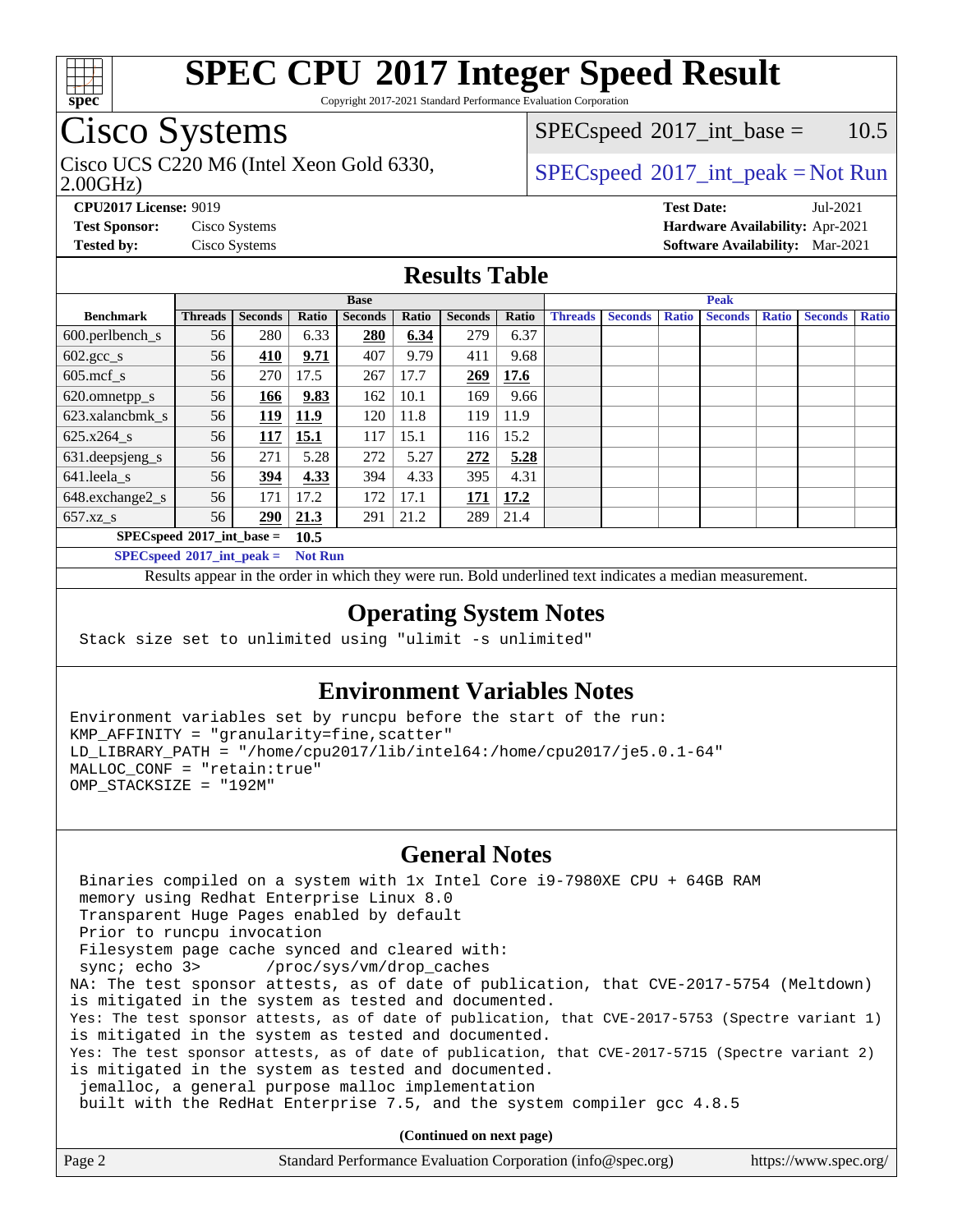

Copyright 2017-2021 Standard Performance Evaluation Corporation

### Cisco Systems

Cisco UCS C220 M6 (Intel Xeon Gold 6330,  $SPECspeed^{\circ}2017\_int\_peak = Not Run$  $SPECspeed^{\circ}2017\_int\_peak = Not Run$ 

 $SPECspeed^{\circ}2017\_int\_base = 10.5$  $SPECspeed^{\circ}2017\_int\_base = 10.5$ 

2.00GHz)

**[Test Sponsor:](http://www.spec.org/auto/cpu2017/Docs/result-fields.html#TestSponsor)** Cisco Systems **[Hardware Availability:](http://www.spec.org/auto/cpu2017/Docs/result-fields.html#HardwareAvailability)** Apr-2021

**[CPU2017 License:](http://www.spec.org/auto/cpu2017/Docs/result-fields.html#CPU2017License)** 9019 **[Test Date:](http://www.spec.org/auto/cpu2017/Docs/result-fields.html#TestDate)** Jul-2021 **[Tested by:](http://www.spec.org/auto/cpu2017/Docs/result-fields.html#Testedby)** Cisco Systems **[Software Availability:](http://www.spec.org/auto/cpu2017/Docs/result-fields.html#SoftwareAvailability)** Mar-2021

### **[General Notes \(Continued\)](http://www.spec.org/auto/cpu2017/Docs/result-fields.html#GeneralNotes)**

sources available from jemalloc.net or <https://github.com/jemalloc/jemalloc/releases>

### **[Platform Notes](http://www.spec.org/auto/cpu2017/Docs/result-fields.html#PlatformNotes)**

Page 3 Standard Performance Evaluation Corporation [\(info@spec.org\)](mailto:info@spec.org) <https://www.spec.org/> BIOS Settings: Adjacent Cache Line Prefetcher set to Disabled DCU Streamer Prefetch set to Disabled UPI Link Enablement set to 1 UPI Power Management set to Enabled Sub NUMA Clustering set to Disabled LLC Dead Line set to Disabled Memory Refresh Rate set to 1x Refresh ADDDC Sparing set to Disabled Patrol Scrub set to Disabled Enhanced CPU performance set to Auto Energy Efficient Turbo set to Enabled Processor C6 Report set to Enabled Processor C1E set to Enabled Intel HyperThreading Technology set to Disabled Sysinfo program /home/cpu2017/bin/sysinfo Rev: r6622 of 2021-04-07 982a61ec0915b55891ef0e16acafc64d running on localhost Thu Jul 15 22:43:22 2021 SUT (System Under Test) info as seen by some common utilities. For more information on this section, see <https://www.spec.org/cpu2017/Docs/config.html#sysinfo> From /proc/cpuinfo model name : Intel(R) Xeon(R) Gold 6330 CPU @ 2.00GHz 2 "physical id"s (chips) 56 "processors" cores, siblings (Caution: counting these is hw and system dependent. The following excerpts from /proc/cpuinfo might not be reliable. Use with caution.) cpu cores : 28 siblings : 28 physical 0: cores 0 1 2 3 4 5 6 7 8 9 10 11 12 13 14 15 16 17 18 19 20 21 22 23 24 25 26 27 physical 1: cores 0 1 2 3 4 5 6 7 8 9 10 11 12 13 14 15 16 17 18 19 20 21 22 23 24 25 26 27 From lscpu from util-linux 2.33.1: Architecture: x86\_64 CPU op-mode(s): 32-bit, 64-bit Byte Order: Little Endian Address sizes: 46 bits physical, 57 bits virtual **(Continued on next page)**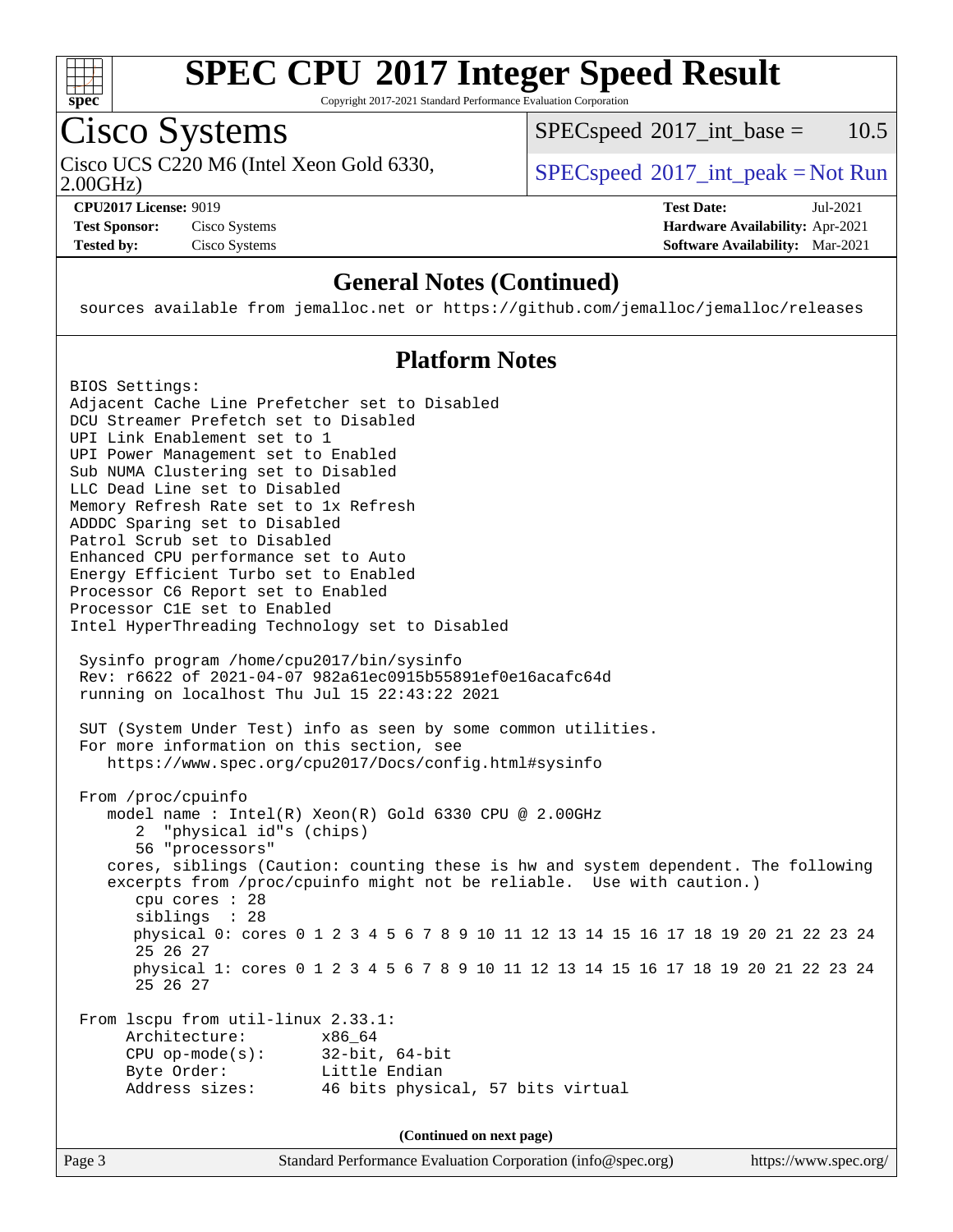

Copyright 2017-2021 Standard Performance Evaluation Corporation

# Cisco Systems

2.00GHz) Cisco UCS C220 M6 (Intel Xeon Gold 6330,  $SPECspeed^{\circ}2017\_int\_peak = Not Run$  $SPECspeed^{\circ}2017\_int\_peak = Not Run$ 

 $SPECspeed^{\circledcirc}2017\_int\_base = 10.5$  $SPECspeed^{\circledcirc}2017\_int\_base = 10.5$ 

**[Tested by:](http://www.spec.org/auto/cpu2017/Docs/result-fields.html#Testedby)** Cisco Systems **[Software Availability:](http://www.spec.org/auto/cpu2017/Docs/result-fields.html#SoftwareAvailability)** Mar-2021

**[CPU2017 License:](http://www.spec.org/auto/cpu2017/Docs/result-fields.html#CPU2017License)** 9019 **[Test Date:](http://www.spec.org/auto/cpu2017/Docs/result-fields.html#TestDate)** Jul-2021 **[Test Sponsor:](http://www.spec.org/auto/cpu2017/Docs/result-fields.html#TestSponsor)** Cisco Systems **[Hardware Availability:](http://www.spec.org/auto/cpu2017/Docs/result-fields.html#HardwareAvailability)** Apr-2021

#### **[Platform Notes \(Continued\)](http://www.spec.org/auto/cpu2017/Docs/result-fields.html#PlatformNotes)**

| CPU(s):                                                                                 | 56                                                                                   |  |  |  |  |  |
|-----------------------------------------------------------------------------------------|--------------------------------------------------------------------------------------|--|--|--|--|--|
| On-line CPU $(s)$ list: 0-55                                                            |                                                                                      |  |  |  |  |  |
| Thread(s) per core:                                                                     | 1                                                                                    |  |  |  |  |  |
| $Core(s)$ per socket:                                                                   | 28                                                                                   |  |  |  |  |  |
| Socket(s):                                                                              | 2                                                                                    |  |  |  |  |  |
| NUMA $node(s):$                                                                         | $\overline{2}$                                                                       |  |  |  |  |  |
| Vendor ID:                                                                              | GenuineIntel                                                                         |  |  |  |  |  |
| CPU family:                                                                             | 6                                                                                    |  |  |  |  |  |
| Model:                                                                                  | 106                                                                                  |  |  |  |  |  |
| Model name:                                                                             | $Intel(R)$ Xeon $(R)$ Gold 6330 CPU @ 2.00GHz                                        |  |  |  |  |  |
| Stepping:                                                                               | 6                                                                                    |  |  |  |  |  |
| CPU MHz:                                                                                | 1580.722                                                                             |  |  |  |  |  |
| CPU max MHz:                                                                            | 3100.0000                                                                            |  |  |  |  |  |
| CPU min MHz:                                                                            | 800.0000                                                                             |  |  |  |  |  |
| BogoMIPS:                                                                               | 4000.00                                                                              |  |  |  |  |  |
| Virtualization:                                                                         | $VT - x$                                                                             |  |  |  |  |  |
| L1d cache:                                                                              | 48K                                                                                  |  |  |  |  |  |
| Lli cache:                                                                              | 32K                                                                                  |  |  |  |  |  |
| $L2$ cache:                                                                             | 1280K                                                                                |  |  |  |  |  |
| L3 cache:                                                                               | 43008K                                                                               |  |  |  |  |  |
| NUMA $node0$ $CPU(s)$ :                                                                 | $0 - 27$                                                                             |  |  |  |  |  |
| NUMA nodel CPU(s):                                                                      | $28 - 55$                                                                            |  |  |  |  |  |
| Flaqs:                                                                                  | fpu vme de pse tsc msr pae mce cx8 apic sep mtrr pge mca cmov                        |  |  |  |  |  |
|                                                                                         | pat pse36 clflush dts acpi mmx fxsr sse sse2 ss ht tm pbe syscall nx pdpe1gb rdtscp  |  |  |  |  |  |
|                                                                                         | lm constant_tsc art arch_perfmon pebs bts rep_good nopl xtopology nonstop_tsc cpuid  |  |  |  |  |  |
|                                                                                         | aperfmperf pni pclmulqdq dtes64 monitor ds_cpl vmx smx est tm2 ssse3 sdbg fma cx16   |  |  |  |  |  |
|                                                                                         | xtpr pdcm pcid dca sse4_1 sse4_2 x2apic movbe popcnt tsc_deadline_timer aes xsave    |  |  |  |  |  |
|                                                                                         | avx f16c rdrand lahf_lm abm 3dnowprefetch cpuid_fault epb cat_13 invpcid_single ssbd |  |  |  |  |  |
|                                                                                         | mba ibrs ibpb stibp ibrs_enhanced tpr_shadow vnmi flexpriority ept vpid ept_ad       |  |  |  |  |  |
|                                                                                         | fsgsbase tsc_adjust bmil hle avx2 smep bmi2 erms invpcid rtm cqm rdt_a avx512f       |  |  |  |  |  |
|                                                                                         | avx512dq rdseed adx smap avx512ifma clflushopt clwb intel_pt avx512cd sha_ni         |  |  |  |  |  |
|                                                                                         | avx512bw avx512vl xsaveopt xsavec xgetbvl xsaves cqm_llc cqm_occup_llc cqm_mbm_total |  |  |  |  |  |
|                                                                                         | cqm_mbm_local wbnoinvd dtherm ida arat pln pts hwp hwp_act_window hwp_epp            |  |  |  |  |  |
|                                                                                         | hwp_pkg_req avx512vbmi umip pku ospke avx512_vbmi2 gfni vaes vpclmulqdq avx512_vnni  |  |  |  |  |  |
|                                                                                         | avx512_bitalg tme avx512_vpopcntdq la57 rdpid md_clear pconfig flush_l1d             |  |  |  |  |  |
| arch_capabilities                                                                       |                                                                                      |  |  |  |  |  |
|                                                                                         |                                                                                      |  |  |  |  |  |
| /proc/cpuinfo cache data                                                                |                                                                                      |  |  |  |  |  |
| cache size $: 43008$ KB                                                                 |                                                                                      |  |  |  |  |  |
|                                                                                         |                                                                                      |  |  |  |  |  |
| From numactl --hardware                                                                 |                                                                                      |  |  |  |  |  |
| WARNING: a numactl 'node' might or might not correspond to a physical chip.             |                                                                                      |  |  |  |  |  |
| $available: 2 nodes (0-1)$                                                              |                                                                                      |  |  |  |  |  |
| node 0 cpus: 0 1 2 3 4 5 6 7 8 9 10 11 12 13 14 15 16 17 18 19 20 21 22 23 24 25 26 27  |                                                                                      |  |  |  |  |  |
| node 0 size: 515610 MB                                                                  |                                                                                      |  |  |  |  |  |
| node 0 free: 515016 MB                                                                  |                                                                                      |  |  |  |  |  |
| node 1 cpus: 28 29 30 31 32 33 34 35 36 37 38 39 40 41 42 43 44 45 46 47 48 49 50 51 52 |                                                                                      |  |  |  |  |  |
|                                                                                         |                                                                                      |  |  |  |  |  |
| (Continued on next page)                                                                |                                                                                      |  |  |  |  |  |
|                                                                                         |                                                                                      |  |  |  |  |  |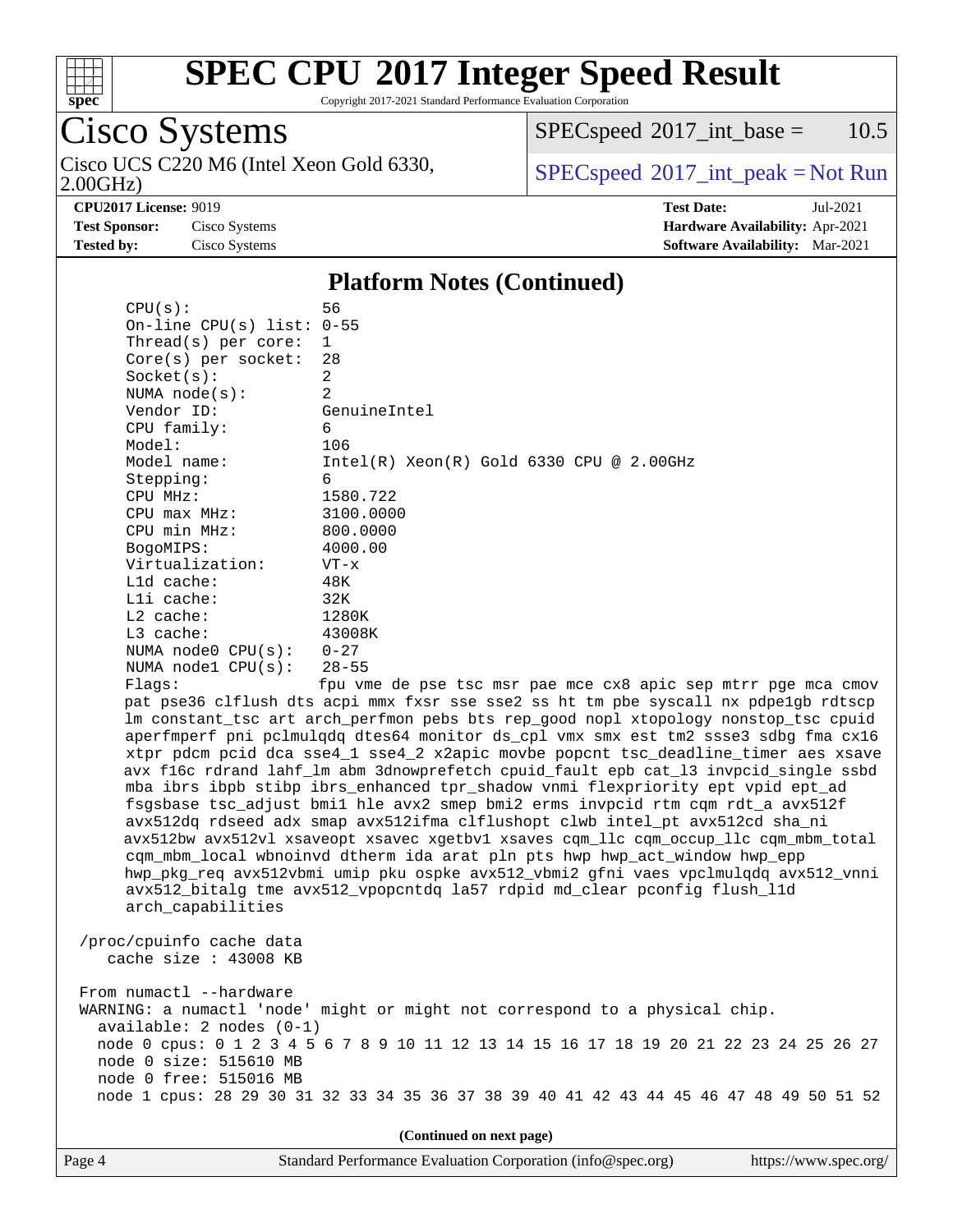

Copyright 2017-2021 Standard Performance Evaluation Corporation

#### Cisco Systems 2.00GHz) Cisco UCS C220 M6 (Intel Xeon Gold 6330,  $SPECspeed^{\circ}2017\_int\_peak = Not Run$  $SPECspeed^{\circ}2017\_int\_peak = Not Run$  $SPECspeed^{\circ}2017\_int\_base = 10.5$  $SPECspeed^{\circ}2017\_int\_base = 10.5$ **[CPU2017 License:](http://www.spec.org/auto/cpu2017/Docs/result-fields.html#CPU2017License)** 9019 **[Test Date:](http://www.spec.org/auto/cpu2017/Docs/result-fields.html#TestDate)** Jul-2021 **[Test Sponsor:](http://www.spec.org/auto/cpu2017/Docs/result-fields.html#TestSponsor)** Cisco Systems **[Hardware Availability:](http://www.spec.org/auto/cpu2017/Docs/result-fields.html#HardwareAvailability)** Apr-2021 **[Tested by:](http://www.spec.org/auto/cpu2017/Docs/result-fields.html#Testedby)** Cisco Systems **[Software Availability:](http://www.spec.org/auto/cpu2017/Docs/result-fields.html#SoftwareAvailability)** Mar-2021 **[Platform Notes \(Continued\)](http://www.spec.org/auto/cpu2017/Docs/result-fields.html#PlatformNotes)** 53 54 55 node 1 size: 515777 MB node 1 free: 515093 MB node distances: node 0 1 0: 10 20 1: 20 10 From /proc/meminfo MemTotal: 1056141392 kB HugePages\_Total: 0 Hugepagesize: 2048 kB /sys/devices/system/cpu/cpu\*/cpufreq/scaling\_governor has performance From /etc/\*release\* /etc/\*version\* os-release: NAME="SLES" VERSION="15-SP2" VERSION\_ID="15.2" PRETTY\_NAME="SUSE Linux Enterprise Server 15 SP2" ID="sles" ID\_LIKE="suse" ANSI\_COLOR="0;32" CPE\_NAME="cpe:/o:suse:sles:15:sp2" uname -a: Linux localhost 5.3.18-22-default #1 SMP Wed Jun 3 12:16:43 UTC 2020 (720aeba) x86\_64 x86\_64 x86\_64 GNU/Linux Kernel self-reported vulnerability status: CVE-2018-12207 (iTLB Multihit): Not affected CVE-2018-3620 (L1 Terminal Fault): Not affected Microarchitectural Data Sampling: Not affected CVE-2017-5754 (Meltdown): Not affected CVE-2018-3639 (Speculative Store Bypass): Mitigation: Speculative Store Bypass disabled via prctl and seccompany and the contract of the contract of the contract of the second seconds of the contract of the contract of the contract of the contract of the contract of the contract of the contract of the contract of the contr CVE-2017-5753 (Spectre variant 1): Mitigation: usercopy/swapgs barriers and \_\_user pointer sanitization CVE-2017-5715 (Spectre variant 2): Mitigation: Enhanced IBRS, IBPB: conditional, RSB filling CVE-2020-0543 (Special Register Buffer Data Sampling): Not affected CVE-2019-11135 (TSX Asynchronous Abort): Not affected

**(Continued on next page)**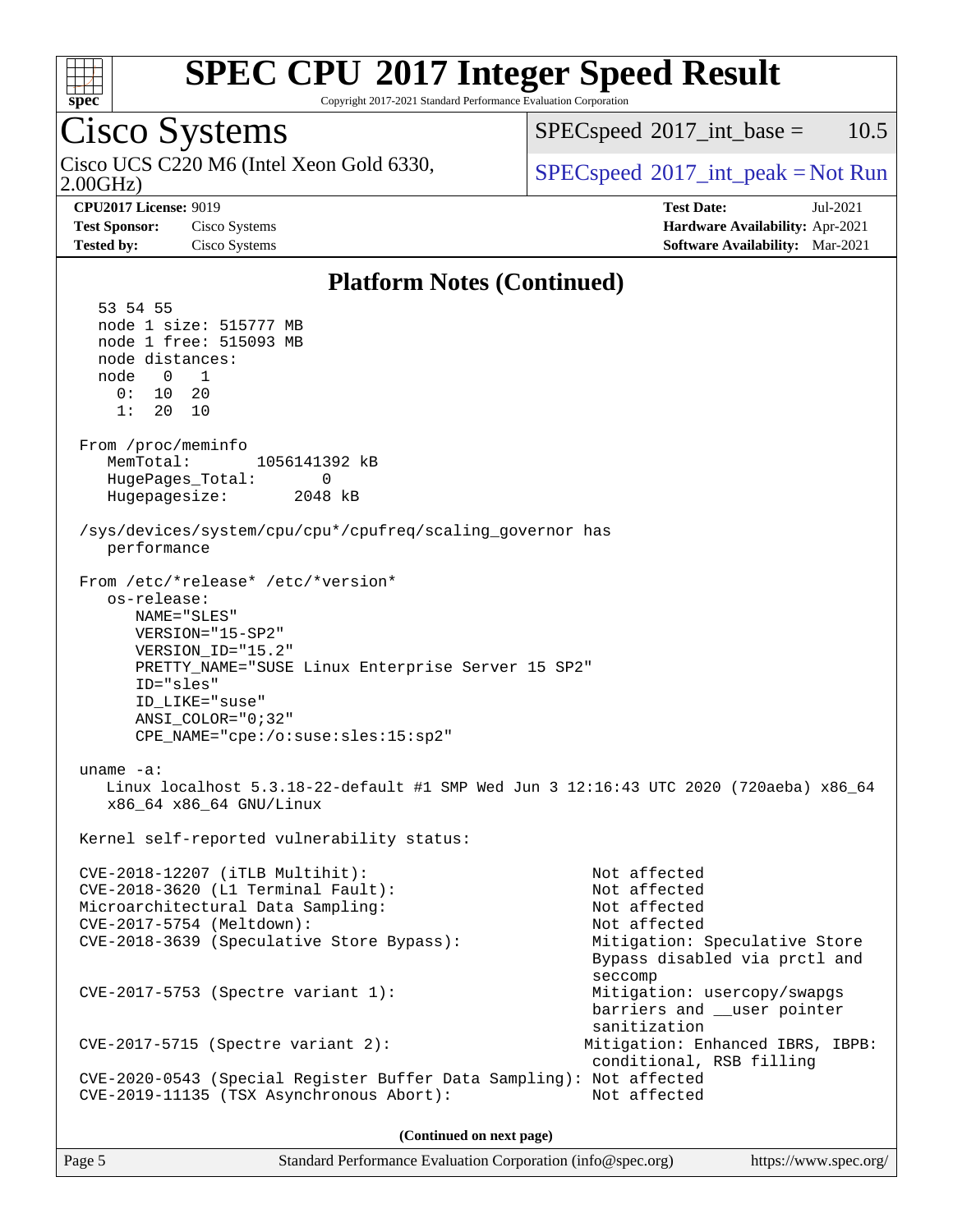

#### Copyright 2017-2021 Standard Performance Evaluation Corporation Cisco Systems 2.00GHz) Cisco UCS C220 M6 (Intel Xeon Gold 6330,  $SPECspeed^{\circ}2017\_int\_peak = Not Run$  $SPECspeed^{\circ}2017\_int\_peak = Not Run$  $SPECspeed^{\circ}2017\_int\_base = 10.5$  $SPECspeed^{\circ}2017\_int\_base = 10.5$ **[CPU2017 License:](http://www.spec.org/auto/cpu2017/Docs/result-fields.html#CPU2017License)** 9019 **[Test Date:](http://www.spec.org/auto/cpu2017/Docs/result-fields.html#TestDate)** Jul-2021 **[Test Sponsor:](http://www.spec.org/auto/cpu2017/Docs/result-fields.html#TestSponsor)** Cisco Systems **[Hardware Availability:](http://www.spec.org/auto/cpu2017/Docs/result-fields.html#HardwareAvailability)** Apr-2021 **[Tested by:](http://www.spec.org/auto/cpu2017/Docs/result-fields.html#Testedby)** Cisco Systems **[Software Availability:](http://www.spec.org/auto/cpu2017/Docs/result-fields.html#SoftwareAvailability)** Mar-2021 **[Platform Notes \(Continued\)](http://www.spec.org/auto/cpu2017/Docs/result-fields.html#PlatformNotes)** run-level 3 Jul 15 22:39 SPEC is set to: /home/cpu2017 Filesystem Type Size Used Avail Use% Mounted on /dev/sda2 btrfs 222G 33G 188G 15% /home From /sys/devices/virtual/dmi/id Vendor: Cisco Systems Inc Product: UCSC-C220-M6S Serial: WZP24430N7F Additional information from dmidecode 3.2 follows. WARNING: Use caution when you interpret this section. The 'dmidecode' program reads system data which is "intended to allow hardware to be accurately determined", but the intent may not be met, as there are frequent changes to hardware, firmware, and the "DMTF SMBIOS" standard. Memory: 32x 0xCE00 M393A4K40DB3-CWE 32 GB 2 rank 3200, configured at 2933 BIOS: BIOS Vendor: Cisco Systems, Inc. BIOS Version: C220M6.4.2.1c.1.0701210708 BIOS Date: 07/01/2021 BIOS Revision: 5.22 (End of data from sysinfo program) **[Compiler Version Notes](http://www.spec.org/auto/cpu2017/Docs/result-fields.html#CompilerVersionNotes)** ============================================================================== C | 600.perlbench\_s(base) 602.gcc\_s(base) 605.mcf\_s(base) | 625.x264\_s(base) 657.xz\_s(base)

------------------------------------------------------------------------------ Intel(R) oneAPI DPC++/C++ Compiler for applications running on Intel(R)  $64$ , Version 2021.1 Build 20201113 Copyright (C) 1985-2020 Intel Corporation. All rights reserved.

==============================================================================  $C++$  | 620.omnetpp s(base) 623.xalancbmk s(base) 631.deepsjeng s(base) | 641.leela\_s(base) ------------------------------------------------------------------------------

------------------------------------------------------------------------------

Intel(R) oneAPI DPC++/C++ Compiler for applications running on Intel(R)  $64$ , Version 2021.1 Build 20201113 Copyright (C) 1985-2020 Intel Corporation. All rights reserved. ------------------------------------------------------------------------------

**(Continued on next page)**

| Page 6 | Standard Performance Evaluation Corporation (info@spec.org) | https://www.spec.org/ |
|--------|-------------------------------------------------------------|-----------------------|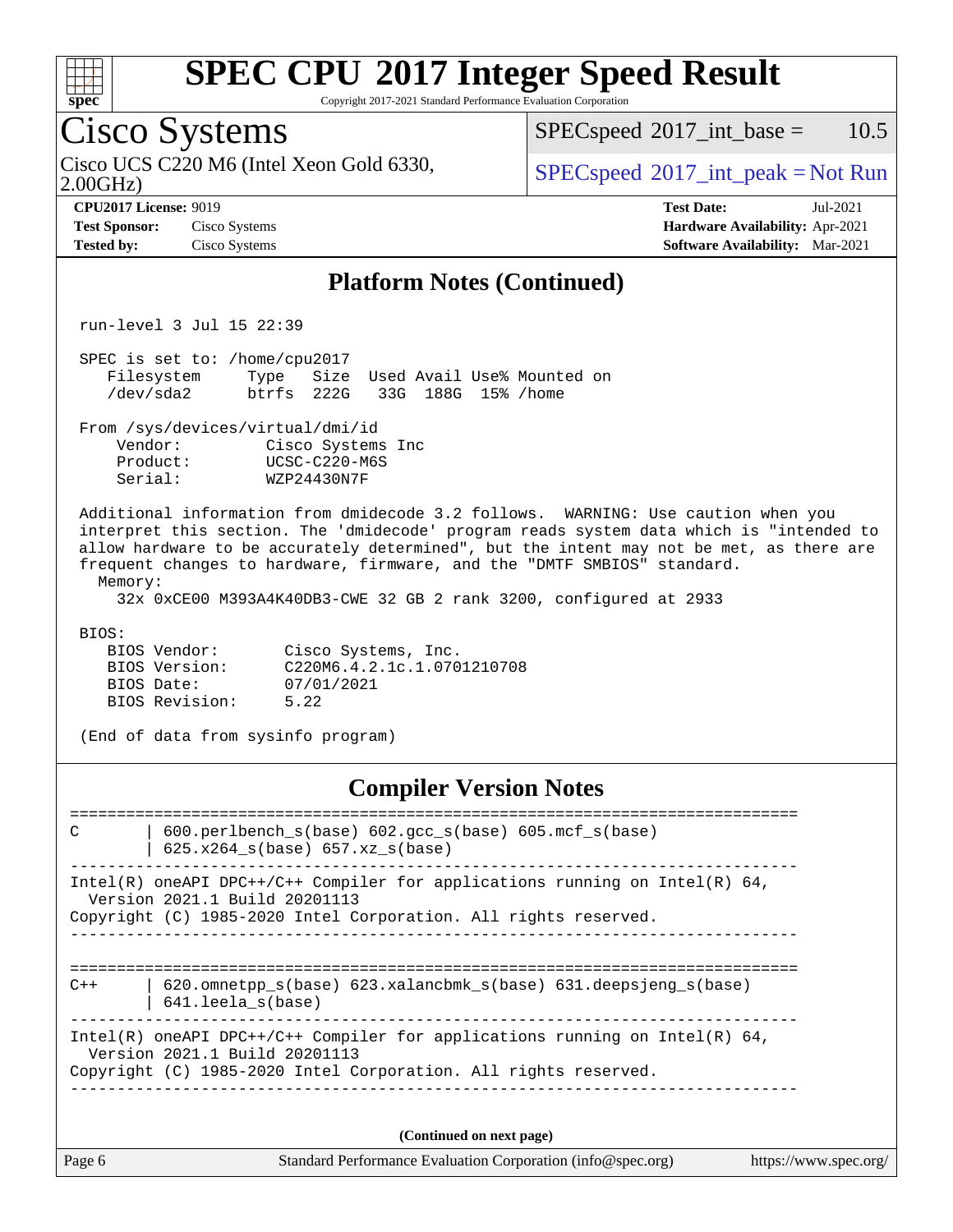

Copyright 2017-2021 Standard Performance Evaluation Corporation

### Cisco Systems

 $SPECspeed^{\circ}2017\_int\_base = 10.5$  $SPECspeed^{\circ}2017\_int\_base = 10.5$ 

2.00GHz)

Cisco UCS C220 M6 (Intel Xeon Gold 6330,  $SPECspeed^{\circ}2017\_int\_peak = Not Run$  $SPECspeed^{\circ}2017\_int\_peak = Not Run$ 

**[CPU2017 License:](http://www.spec.org/auto/cpu2017/Docs/result-fields.html#CPU2017License)** 9019 **[Test Date:](http://www.spec.org/auto/cpu2017/Docs/result-fields.html#TestDate)** Jul-2021 **[Test Sponsor:](http://www.spec.org/auto/cpu2017/Docs/result-fields.html#TestSponsor)** Cisco Systems **[Hardware Availability:](http://www.spec.org/auto/cpu2017/Docs/result-fields.html#HardwareAvailability)** Apr-2021 **[Tested by:](http://www.spec.org/auto/cpu2017/Docs/result-fields.html#Testedby)** Cisco Systems **[Software Availability:](http://www.spec.org/auto/cpu2017/Docs/result-fields.html#SoftwareAvailability)** Mar-2021

### **[Compiler Version Notes \(Continued\)](http://www.spec.org/auto/cpu2017/Docs/result-fields.html#CompilerVersionNotes)**

============================================================================== Fortran | 648.exchange2\_s(base) ------------------------------------------------------------------------------ Intel(R) Fortran Intel(R) 64 Compiler Classic for applications running on Intel(R) 64, Version 2021.1 Build 20201112\_000000 Copyright (C) 1985-2020 Intel Corporation. All rights reserved. ------------------------------------------------------------------------------

### **[Base Compiler Invocation](http://www.spec.org/auto/cpu2017/Docs/result-fields.html#BaseCompilerInvocation)**

[C benchmarks](http://www.spec.org/auto/cpu2017/Docs/result-fields.html#Cbenchmarks): [icx](http://www.spec.org/cpu2017/results/res2021q3/cpu2017-20210720-28362.flags.html#user_CCbase_intel_icx_fe2d28d19ae2a5db7c42fe0f2a2aed77cb715edd4aeb23434404a8be6683fe239869bb6ca8154ca98265c2e3b9226a719a0efe2953a4a7018c379b7010ccf087)

[C++ benchmarks:](http://www.spec.org/auto/cpu2017/Docs/result-fields.html#CXXbenchmarks) [icpx](http://www.spec.org/cpu2017/results/res2021q3/cpu2017-20210720-28362.flags.html#user_CXXbase_intel_icpx_1e918ed14c436bf4b9b7c8bcdd51d4539fc71b3df010bd1e9f8732d9c34c2b2914e48204a846820f3c0ebb4095dea797a5c30b458ac0b6dffac65d78f781f5ca)

[Fortran benchmarks](http://www.spec.org/auto/cpu2017/Docs/result-fields.html#Fortranbenchmarks): [ifort](http://www.spec.org/cpu2017/results/res2021q3/cpu2017-20210720-28362.flags.html#user_FCbase_intel_ifort_8111460550e3ca792625aed983ce982f94888b8b503583aa7ba2b8303487b4d8a21a13e7191a45c5fd58ff318f48f9492884d4413fa793fd88dd292cad7027ca)

### **[Base Portability Flags](http://www.spec.org/auto/cpu2017/Docs/result-fields.html#BasePortabilityFlags)**

 600.perlbench\_s: [-DSPEC\\_LP64](http://www.spec.org/cpu2017/results/res2021q3/cpu2017-20210720-28362.flags.html#b600.perlbench_s_basePORTABILITY_DSPEC_LP64) [-DSPEC\\_LINUX\\_X64](http://www.spec.org/cpu2017/results/res2021q3/cpu2017-20210720-28362.flags.html#b600.perlbench_s_baseCPORTABILITY_DSPEC_LINUX_X64) 602.gcc\_s: [-DSPEC\\_LP64](http://www.spec.org/cpu2017/results/res2021q3/cpu2017-20210720-28362.flags.html#suite_basePORTABILITY602_gcc_s_DSPEC_LP64) 605.mcf\_s: [-DSPEC\\_LP64](http://www.spec.org/cpu2017/results/res2021q3/cpu2017-20210720-28362.flags.html#suite_basePORTABILITY605_mcf_s_DSPEC_LP64) 620.omnetpp\_s: [-DSPEC\\_LP64](http://www.spec.org/cpu2017/results/res2021q3/cpu2017-20210720-28362.flags.html#suite_basePORTABILITY620_omnetpp_s_DSPEC_LP64) 623.xalancbmk\_s: [-DSPEC\\_LP64](http://www.spec.org/cpu2017/results/res2021q3/cpu2017-20210720-28362.flags.html#suite_basePORTABILITY623_xalancbmk_s_DSPEC_LP64) [-DSPEC\\_LINUX](http://www.spec.org/cpu2017/results/res2021q3/cpu2017-20210720-28362.flags.html#b623.xalancbmk_s_baseCXXPORTABILITY_DSPEC_LINUX) 625.x264\_s: [-DSPEC\\_LP64](http://www.spec.org/cpu2017/results/res2021q3/cpu2017-20210720-28362.flags.html#suite_basePORTABILITY625_x264_s_DSPEC_LP64) 631.deepsjeng\_s: [-DSPEC\\_LP64](http://www.spec.org/cpu2017/results/res2021q3/cpu2017-20210720-28362.flags.html#suite_basePORTABILITY631_deepsjeng_s_DSPEC_LP64) 641.leela\_s: [-DSPEC\\_LP64](http://www.spec.org/cpu2017/results/res2021q3/cpu2017-20210720-28362.flags.html#suite_basePORTABILITY641_leela_s_DSPEC_LP64) 648.exchange2\_s: [-DSPEC\\_LP64](http://www.spec.org/cpu2017/results/res2021q3/cpu2017-20210720-28362.flags.html#suite_basePORTABILITY648_exchange2_s_DSPEC_LP64) 657.xz\_s: [-DSPEC\\_LP64](http://www.spec.org/cpu2017/results/res2021q3/cpu2017-20210720-28362.flags.html#suite_basePORTABILITY657_xz_s_DSPEC_LP64)

### **[Base Optimization Flags](http://www.spec.org/auto/cpu2017/Docs/result-fields.html#BaseOptimizationFlags)**

[C benchmarks](http://www.spec.org/auto/cpu2017/Docs/result-fields.html#Cbenchmarks):

[-DSPEC\\_OPENMP](http://www.spec.org/cpu2017/results/res2021q3/cpu2017-20210720-28362.flags.html#suite_CCbase_DSPEC_OPENMP) [-std=c11](http://www.spec.org/cpu2017/results/res2021q3/cpu2017-20210720-28362.flags.html#user_CCbase_std-icc-std_0e1c27790398a4642dfca32ffe6c27b5796f9c2d2676156f2e42c9c44eaad0c049b1cdb667a270c34d979996257aeb8fc440bfb01818dbc9357bd9d174cb8524) [-m64](http://www.spec.org/cpu2017/results/res2021q3/cpu2017-20210720-28362.flags.html#user_CCbase_m64-icc) [-fiopenmp](http://www.spec.org/cpu2017/results/res2021q3/cpu2017-20210720-28362.flags.html#user_CCbase_fiopenmp_4cde26b3fcccd23bd0bb70af4efc204325d72839eefa1147e34201101709f20b3deb62aad96701dea148529bf4ca48c90b72f3bf837ca148e297cf8a0ba6feb7) [-Wl,-z,muldefs](http://www.spec.org/cpu2017/results/res2021q3/cpu2017-20210720-28362.flags.html#user_CCbase_link_force_multiple1_b4cbdb97b34bdee9ceefcfe54f4c8ea74255f0b02a4b23e853cdb0e18eb4525ac79b5a88067c842dd0ee6996c24547a27a4b99331201badda8798ef8a743f577) [-xCORE-AVX512](http://www.spec.org/cpu2017/results/res2021q3/cpu2017-20210720-28362.flags.html#user_CCbase_f-xCORE-AVX512) [-O3](http://www.spec.org/cpu2017/results/res2021q3/cpu2017-20210720-28362.flags.html#user_CCbase_f-O3) [-ffast-math](http://www.spec.org/cpu2017/results/res2021q3/cpu2017-20210720-28362.flags.html#user_CCbase_f-ffast-math) [-flto](http://www.spec.org/cpu2017/results/res2021q3/cpu2017-20210720-28362.flags.html#user_CCbase_f-flto) [-mfpmath=sse](http://www.spec.org/cpu2017/results/res2021q3/cpu2017-20210720-28362.flags.html#user_CCbase_f-mfpmath_70eb8fac26bde974f8ab713bc9086c5621c0b8d2f6c86f38af0bd7062540daf19db5f3a066d8c6684be05d84c9b6322eb3b5be6619d967835195b93d6c02afa1) [-funroll-loops](http://www.spec.org/cpu2017/results/res2021q3/cpu2017-20210720-28362.flags.html#user_CCbase_f-funroll-loops) [-qopt-mem-layout-trans=4](http://www.spec.org/cpu2017/results/res2021q3/cpu2017-20210720-28362.flags.html#user_CCbase_f-qopt-mem-layout-trans_fa39e755916c150a61361b7846f310bcdf6f04e385ef281cadf3647acec3f0ae266d1a1d22d972a7087a248fd4e6ca390a3634700869573d231a252c784941a8) [-mbranches-within-32B-boundaries](http://www.spec.org/cpu2017/results/res2021q3/cpu2017-20210720-28362.flags.html#user_CCbase_f-mbranches-within-32B-boundaries) [-L/usr/local/jemalloc64-5.0.1/lib](http://www.spec.org/cpu2017/results/res2021q3/cpu2017-20210720-28362.flags.html#user_CCbase_jemalloc_link_path64_1_cc289568b1a6c0fd3b62c91b824c27fcb5af5e8098e6ad028160d21144ef1b8aef3170d2acf0bee98a8da324cfe4f67d0a3d0c4cc4673d993d694dc2a0df248b) [-ljemalloc](http://www.spec.org/cpu2017/results/res2021q3/cpu2017-20210720-28362.flags.html#user_CCbase_jemalloc_link_lib_d1249b907c500fa1c0672f44f562e3d0f79738ae9e3c4a9c376d49f265a04b9c99b167ecedbf6711b3085be911c67ff61f150a17b3472be731631ba4d0471706)

**(Continued on next page)**

Page 7 Standard Performance Evaluation Corporation [\(info@spec.org\)](mailto:info@spec.org) <https://www.spec.org/>